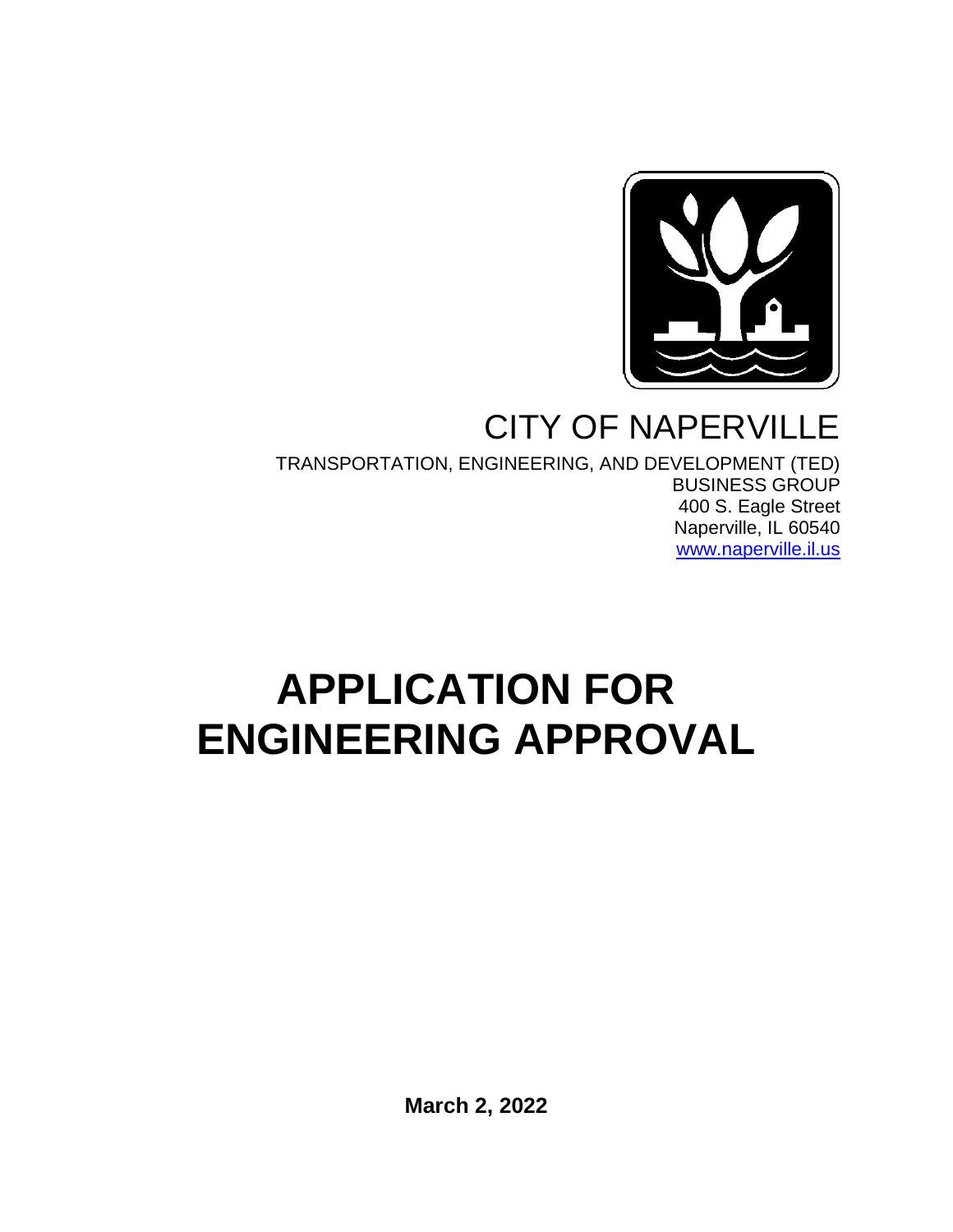### **TRANSPORTATION, ENGINEERING, & DEVELOPMENT (TED) BUSINESS GROUP**

Use this packet to request engineering approval when consideration by the Naperville Planning and Zoning Commission and/or approval from the Naperville City Council is **not** required. This Application for Engineering Approval is available on the City's website at www.naperville.il.us/developmentpetition.aspx. Questions may be directed to the City of [www.naperville.il.us/developmentpetition.aspx.](http://www.naperville.il.us/developmentpetition.aspx) Naperville TED Business Group at [DRT@naperville.il.us](mailto:DRT@naperville.il.us).

### *E-Plan Review*

"E-plan review" is short-hand for electronic plan review. It is the process of reviewing development submittals in a digital format instead of on paper. All development projects submitted to the City require e-plan review. All plans (e.g., site plan, engineering plans, landscape plans, etc.) and application materials (e.g. parking and traffic studies, application forms, etc.) associated with these projects must be provided to the City of Naperville electronically per the following table:

| <b>Required E-Plan Review Submittals</b> | <b>Format*</b>  | Page  |
|------------------------------------------|-----------------|-------|
| <b>Engineering Application Form</b>      | <b>PDE File</b> | 4 - 6 |
| Disclosure of Beneficiaries              | <b>PDF File</b> | 7 - 8 |
| <b>Plan Submittals**</b>                 | <b>PDF File</b> | N/A   |
| Fees**                                   | Check           |       |

**\*Submittals must comply with the formatting and filename specifications detailed in the Naperville** [PDF Submittal Requirements](https://www.naperville.il.us/services/permits--licenses/development-petition-and-application/) **and** [Naperville Required Submittal List.](https://www.naperville.il.us/services/permits--licenses/development-petition-and-application/)

**\*\*Refer to the Concept Meeting Summary (if applicable) for the required plan submittals and fees or contact your Project Manager is you have questions.**

### **DEVELOPMENT REVIEW PROCESS**

- 1. Prior to submittal of an Application for Engineering Approval, please email a brief description of your project to the TED Business Group at [DRT@naperville.il.us](mailto:DRT@naperville.il.us) to determine whether or not a concept meeting is required. A Project Manager will be assigned to you at this time.
- 2. Following your concept meeting (if required), prepare a complete Application for Engineering Approval including all materials noted in your Concept Meeting Summary and in the Required E-plan Review Submittals table above. All submittals shall comply with the formatting and filename specifications detailed in the Naperville [PDF Submittal Requirements](https://www.naperville.il.us/services/permits--licenses/development-petition-and-application/) and Naperville [Required Submittal List.](https://www.naperville.il.us/services/permits--licenses/development-petition-and-application/)
- 3. Contact your project manager to obtain access to Naperville's e-Review submittal portal. See the [Naperville E-Review Submittal](https://www.naperville.il.us/services/permits--licenses/development-petition-and-application/) Instructions for additional details.
- 4. Electronically submit the complete Application for Engineering Approval including all items noted in the Required E-plan Review Submittals table above. *Submittals will not be accepted and/or processed until all of the submittal requirements are met.*
- 5. Once the complete Application for Engineering Approval is accepted, it will be forwarded to City departments (e.g. planning, utilities, engineering, etc.) for review and comment.
	- First submittals are subject to a 21 calendar day review cycle; and
	- Subsequent submittals (as applicable) are subject to a 14 calendar day review cycle.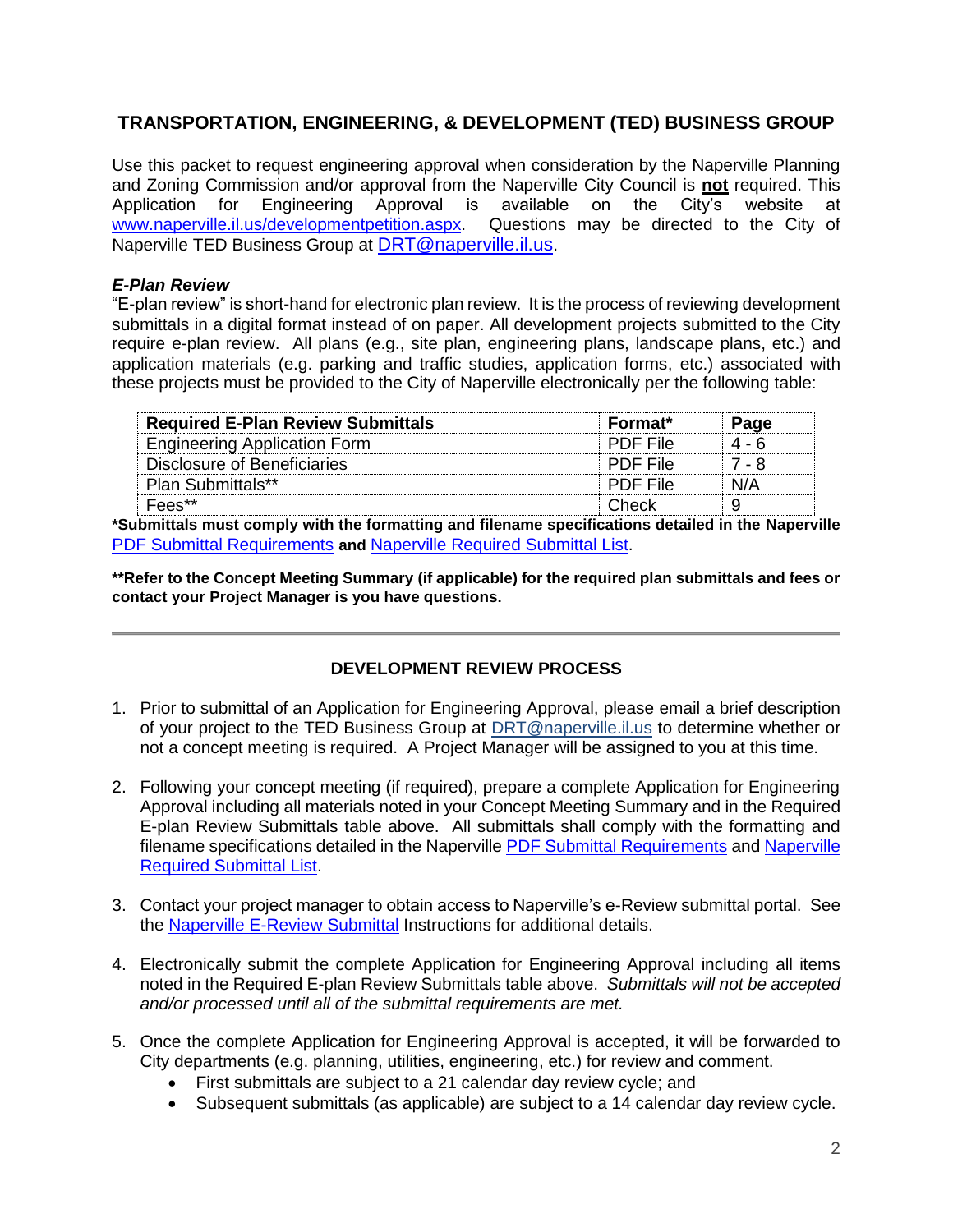- 6. Upon receipt of the submittal, the Project Manager will contact you with the fee requirement for the project. All required fees must be paid in full by check payable to the City of Naperville prior to release of the City's next set of review comments. You may drop off the check to the Development Services Counter on the 1<sup>st</sup> floor of the Municipal Center, 400 S Eagle Street, or mail it to your Project Manager's attention at City of Naperville, 400 S Eagle Street, Naperville IL 60540.
- 7. Once all required fees are paid, the Project Manager will transmit the City's review comments to the Primary Contact identified on the Engineering Application Form. Comments may necessitate revisions and resubmittal.

### **EFFECTIVE PERIOD OF APPLICATION**

Please note that Applications for Engineering Approval are only valid for a period of two years from the date of application submission and that all cases will be closed by the City without further notice to the Applicant after the two-year period has expired.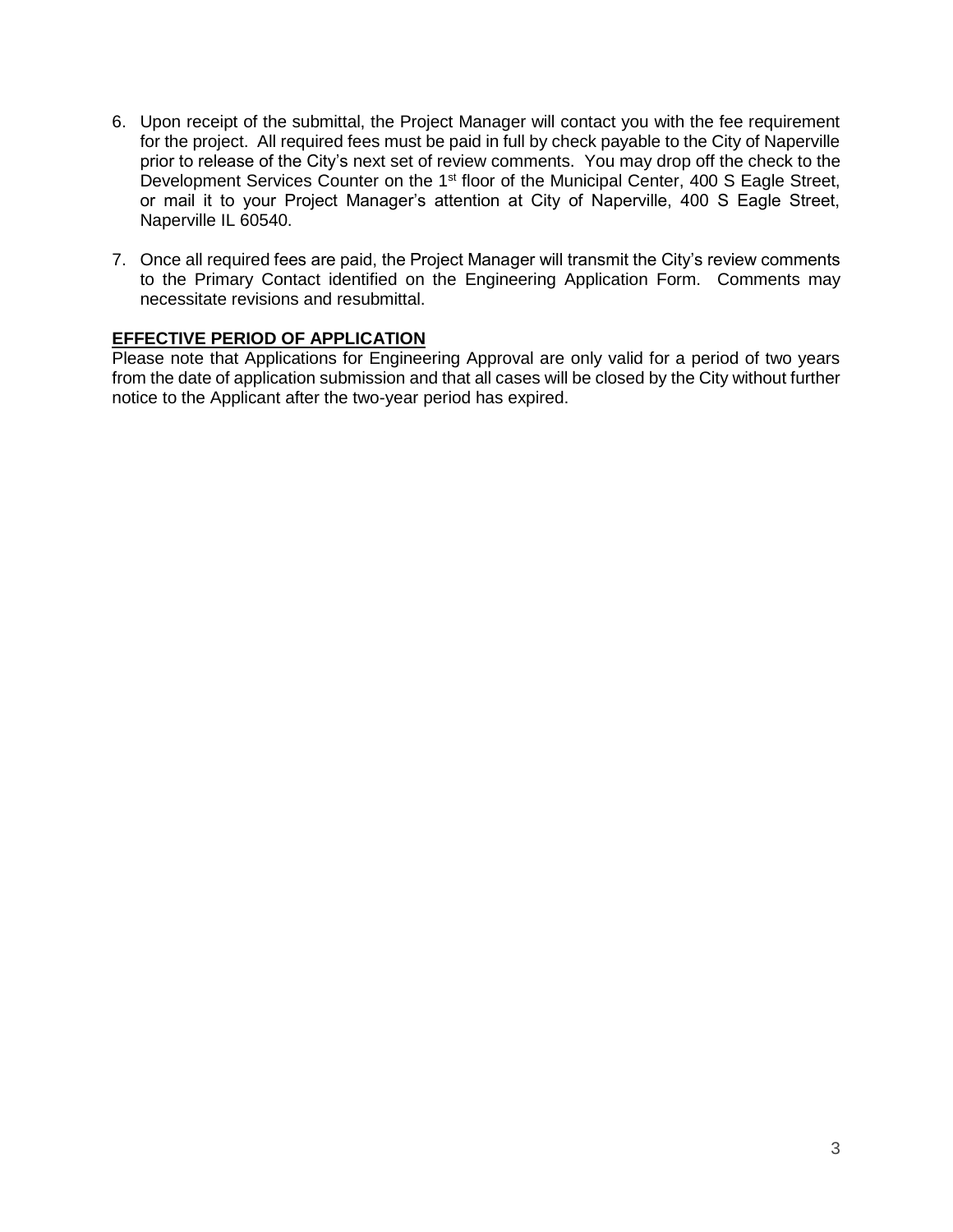### CITY OF NAPERVILLE **ENGINEERING APPLICATION FORM**

| DEVELOPMENT NAME (should be consistent with plat): \\sqrtdgs\sqrtdgs\sqrtdgs\sqrtdgs\sqrtdgs\sqrtdgs\sqrtdgs\sqrt |                                                                                                                                                                                                                                      |  |
|-------------------------------------------------------------------------------------------------------------------|--------------------------------------------------------------------------------------------------------------------------------------------------------------------------------------------------------------------------------------|--|
|                                                                                                                   |                                                                                                                                                                                                                                      |  |
|                                                                                                                   |                                                                                                                                                                                                                                      |  |
|                                                                                                                   |                                                                                                                                                                                                                                      |  |
|                                                                                                                   |                                                                                                                                                                                                                                      |  |
|                                                                                                                   |                                                                                                                                                                                                                                      |  |
|                                                                                                                   |                                                                                                                                                                                                                                      |  |
|                                                                                                                   |                                                                                                                                                                                                                                      |  |
|                                                                                                                   | II. OWNER(S): <u>New York: All Annual Account of the Community of The Community of The Community of The Community of The Community of The Community of The Community of The Community of The Community of The Community of The C</u> |  |
|                                                                                                                   |                                                                                                                                                                                                                                      |  |
|                                                                                                                   |                                                                                                                                                                                                                                      |  |
|                                                                                                                   |                                                                                                                                                                                                                                      |  |
|                                                                                                                   |                                                                                                                                                                                                                                      |  |
|                                                                                                                   |                                                                                                                                                                                                                                      |  |
|                                                                                                                   |                                                                                                                                                                                                                                      |  |
|                                                                                                                   |                                                                                                                                                                                                                                      |  |
| <b>IV. OTHER STAFF</b>                                                                                            |                                                                                                                                                                                                                                      |  |
|                                                                                                                   |                                                                                                                                                                                                                                      |  |
|                                                                                                                   |                                                                                                                                                                                                                                      |  |
|                                                                                                                   |                                                                                                                                                                                                                                      |  |
|                                                                                                                   |                                                                                                                                                                                                                                      |  |
|                                                                                                                   |                                                                                                                                                                                                                                      |  |
|                                                                                                                   |                                                                                                                                                                                                                                      |  |
|                                                                                                                   |                                                                                                                                                                                                                                      |  |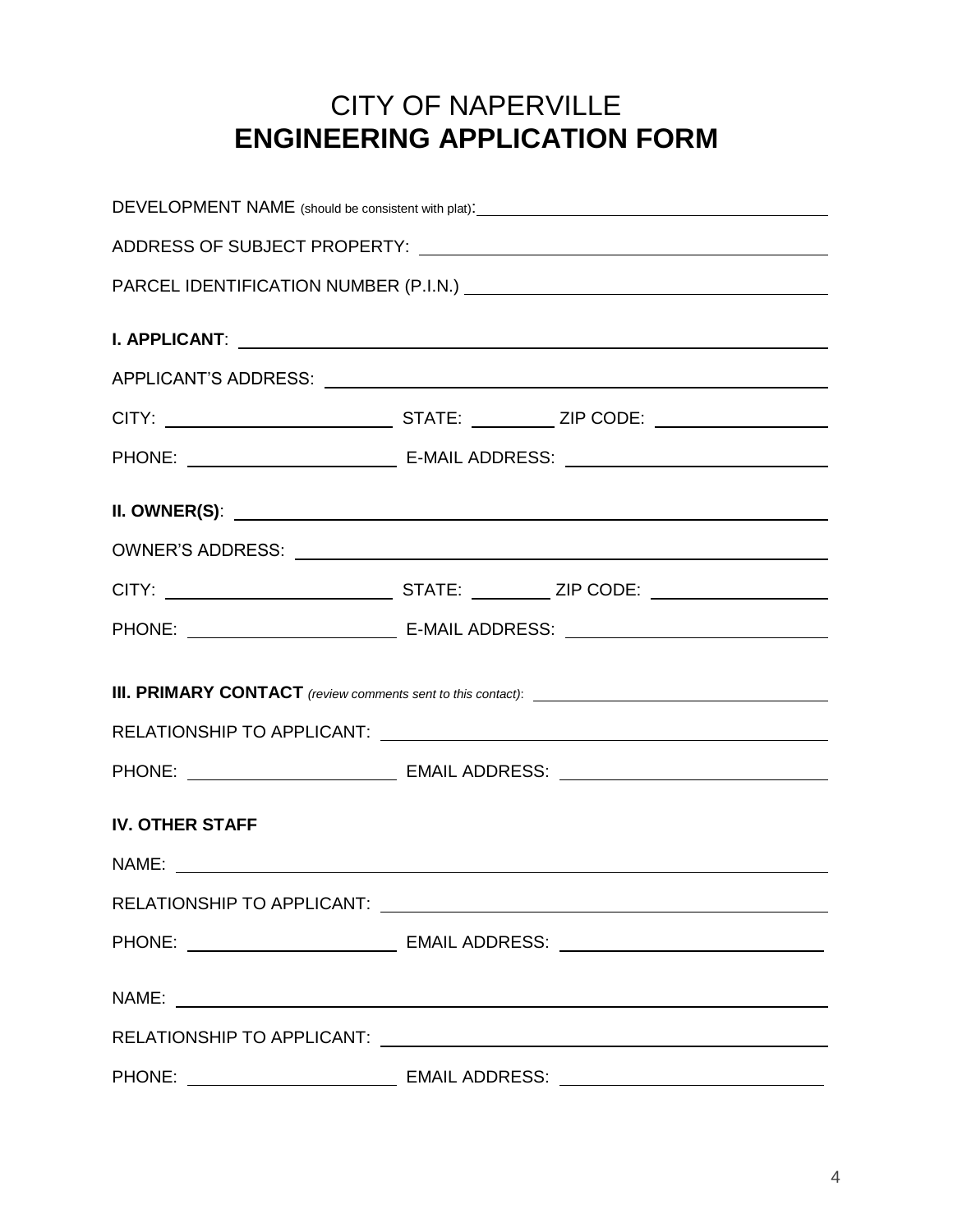ACREAGE OF PROPERTY:

DESCRIPTION OF PROPOSAL (use a separate sheet if necessary)

### **V. PETITIONER'S SIGNATURE**

I, \_\_\_\_\_\_\_\_\_\_\_\_\_\_\_\_\_\_\_\_\_\_\_\_\_\_\_\_\_\_\_\_\_\_\_\_\_\_\_\_\_\_ (Petitioner's Printed Name and Title), being duly sworn, declare that I am duly authorized to make this Petition, and the above information, to the best of my knowledge, is true and accurate.

(Signature of Petitioner or authorized agent) (Date)

SUBSCRIBED AND SWORN TO before me this \_\_\_\_\_\_\_\_ day of \_\_\_\_\_\_\_\_\_\_\_, 20\_\_\_

 $\frac{1}{2}$ 

(Notary Public and Seal)

 $\overline{\phantom{a}}$  ,  $\overline{\phantom{a}}$  ,  $\overline{\phantom{a}}$  ,  $\overline{\phantom{a}}$  ,  $\overline{\phantom{a}}$  ,  $\overline{\phantom{a}}$  ,  $\overline{\phantom{a}}$  ,  $\overline{\phantom{a}}$  ,  $\overline{\phantom{a}}$  ,  $\overline{\phantom{a}}$  ,  $\overline{\phantom{a}}$  ,  $\overline{\phantom{a}}$  ,  $\overline{\phantom{a}}$  ,  $\overline{\phantom{a}}$  ,  $\overline{\phantom{a}}$  ,  $\overline{\phantom{a}}$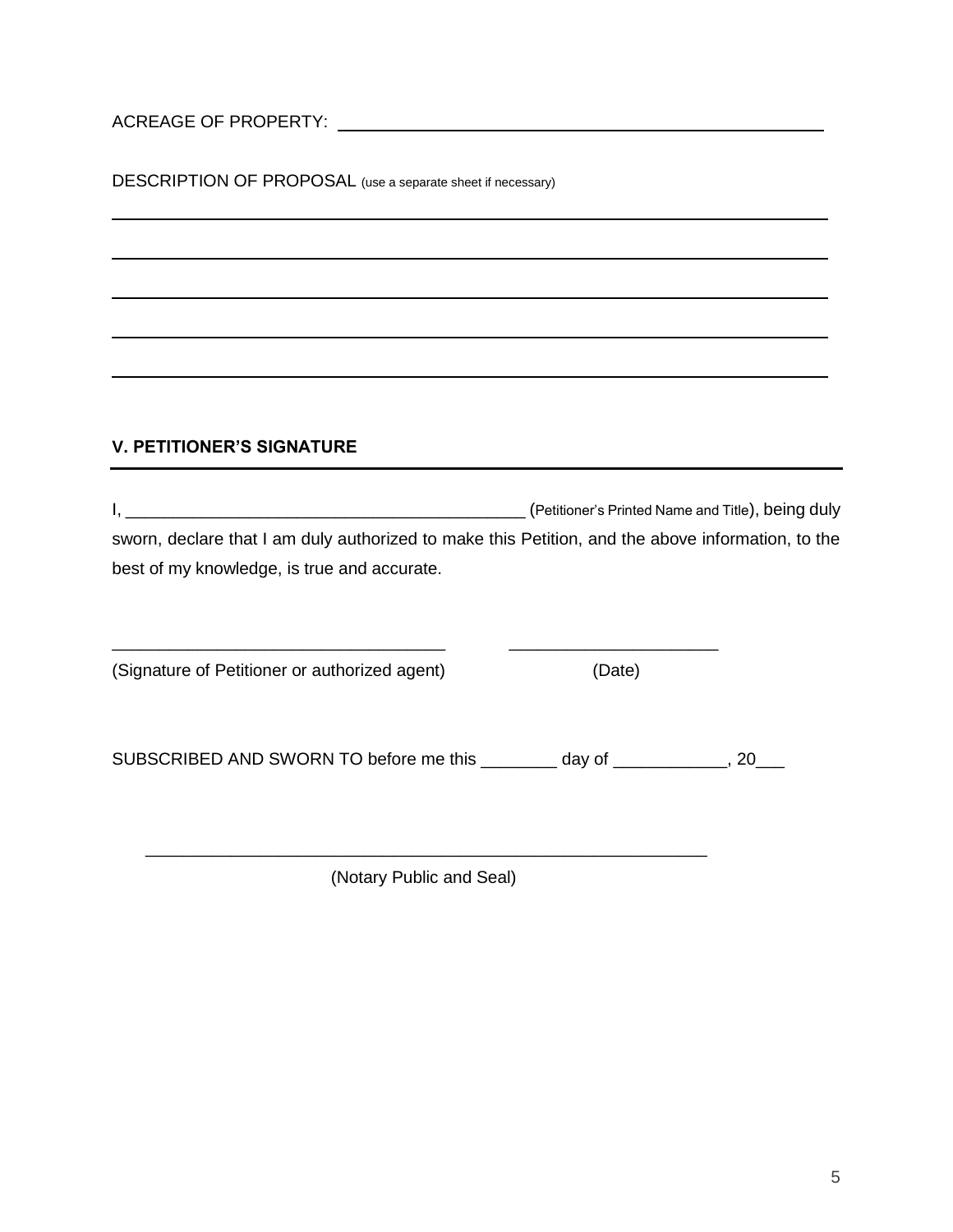### **VI. OWNER'S AUTHORIZATION LETTER<sup>1</sup>**

I/we hereby certify that I/we am/are the owner(s) of the above described Subject Property. I/we am/are respectfully requesting processing and approval of the request(s) referenced in this Petition. I/we hereby authorize the Petitioner listed on this Petition to act on my/our behalf during the processing and presentation of this request(s).

| (Signature of 1 <sup>st</sup> Owner or authorized agent)                 | (Signature of 2 <sup>nd</sup> Owner or authorized agent) |
|--------------------------------------------------------------------------|----------------------------------------------------------|
| (Date)                                                                   | (Date)                                                   |
| 1 <sup>st</sup> Owner's Printed Name and Title                           | 2 <sup>nd</sup> Owner Printed Name and Title             |
| SUBSCRIBED AND SWORN TO before me this ________ day of __________, 20___ |                                                          |
|                                                                          |                                                          |

(Notary Public and Seal)

 $\overline{a}$ <sup>1</sup> Please include additional pages if there are more than two owners.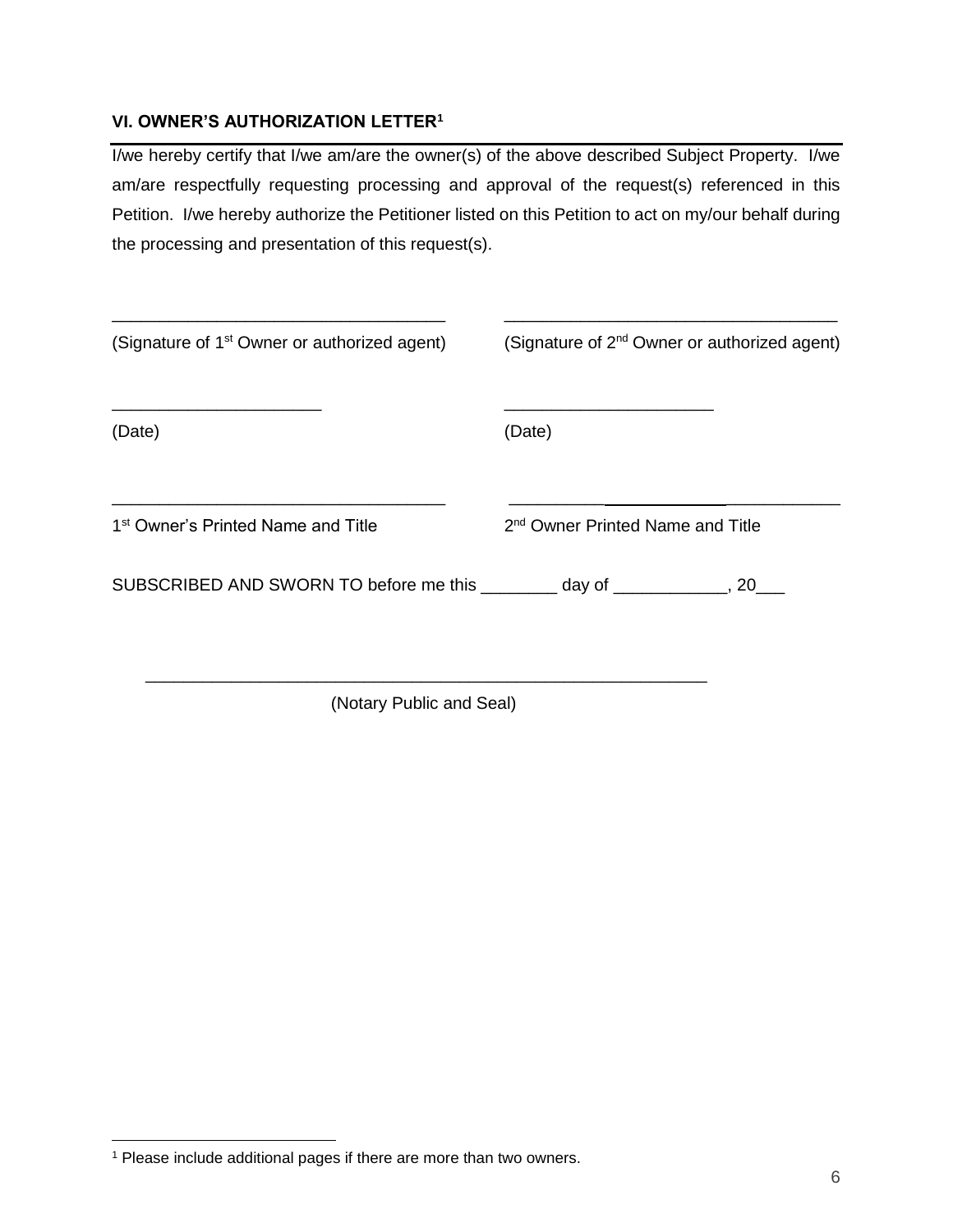### **CITY OF NAPERVILLE PETITIONER/APPLICANT** - DISCLOSURE OF BENEFICIARIES

In compliance with Title 1 (Administrative), Chapter 12 (Disclosure of Beneficiaries) of the Naperville Municipal Code ("Code"), as amended, the following disclosures are required when any person or entity applies for permits, licenses, approvals, or benefits from the City of Naperville unless they are exempt under 1-12-5:2 of the Code. Failure to provide full and complete disclosure will render any permits, licenses, approvals or benefits voidable by the City.

| 1. | Petitioner:                                                                                                                                                                                                                    |    |             |  |
|----|--------------------------------------------------------------------------------------------------------------------------------------------------------------------------------------------------------------------------------|----|-------------|--|
|    | Address: Andreas Address and Address and Address and Address and Address and Address and Address and Address and Address and Address and Address and Address and Address and Address and Address and Address and Address and A |    |             |  |
|    |                                                                                                                                                                                                                                |    |             |  |
|    |                                                                                                                                                                                                                                |    |             |  |
| 2. | Nature of Benefit sought: Nature of Benefit sought:                                                                                                                                                                            |    |             |  |
| 3. | Nature of Petitioner (select one):                                                                                                                                                                                             |    |             |  |
|    | Individual<br>a.                                                                                                                                                                                                               | е. | Partnership |  |

- b. Corporation f. Joint Venture
- c. Land Trust/Trustee g. Limited Liability Corporation (LLC)
- d. Trust/Trustee h. Sole Proprietorship
- 4. If Petitioner is an entity other than described in Section 3, briefly state the nature and characteristics of Petitioner:
- 5. If your answer to Section 3 was anything other than "Individual", please provide the following information in the space provided on page 9 (or on a separate sheet):
	- a. **Limited Liability Corporation (LLC):** The name and address of all members and managing members, as applicable. If the LLC was formed in a State other than Illinois, confirm that it is registered with the Illinois Secretary of State's Office to transact business in the State of Illinois.
	- **b. Corporation:** The name and address of all corporate officers; the name and address of every person who owns five percent (5%) or more of any class of stock in the corporation; the State of incorporation; the address of the corporation's principal place of business. If the State of incorporation is other than Illinois, confirm that the corporation is registered with the Illinois Secretary of State's Office to transact business in the State of Illinois.
	- c. **Trust or Land Trust:** The name, address and interest of all persons, firms, corporations or other entities who are the beneficiaries of such trust.
	- **d. Partnerships:** The type of partnership; the name and address of all general and limited partners, identifying those persons who are limited partners and those who are general partners; the address of the partnership's principal office; and, in the case of a limited partnership, the county where the certificate of limited partnership is filed and the filing number.
	- **e. Joint Ventures:** The name and address of every member of the joint venture and the nature of the legal vehicle used to create the joint venture.
	- f. **Sole Proprietorship:** The name and address of the sole proprietor and any assumed name.
	- g. **Other Entities:** The name and address of every person having a proprietary interest, an interest in profits and losses or the right to control any entity or venture not listed above.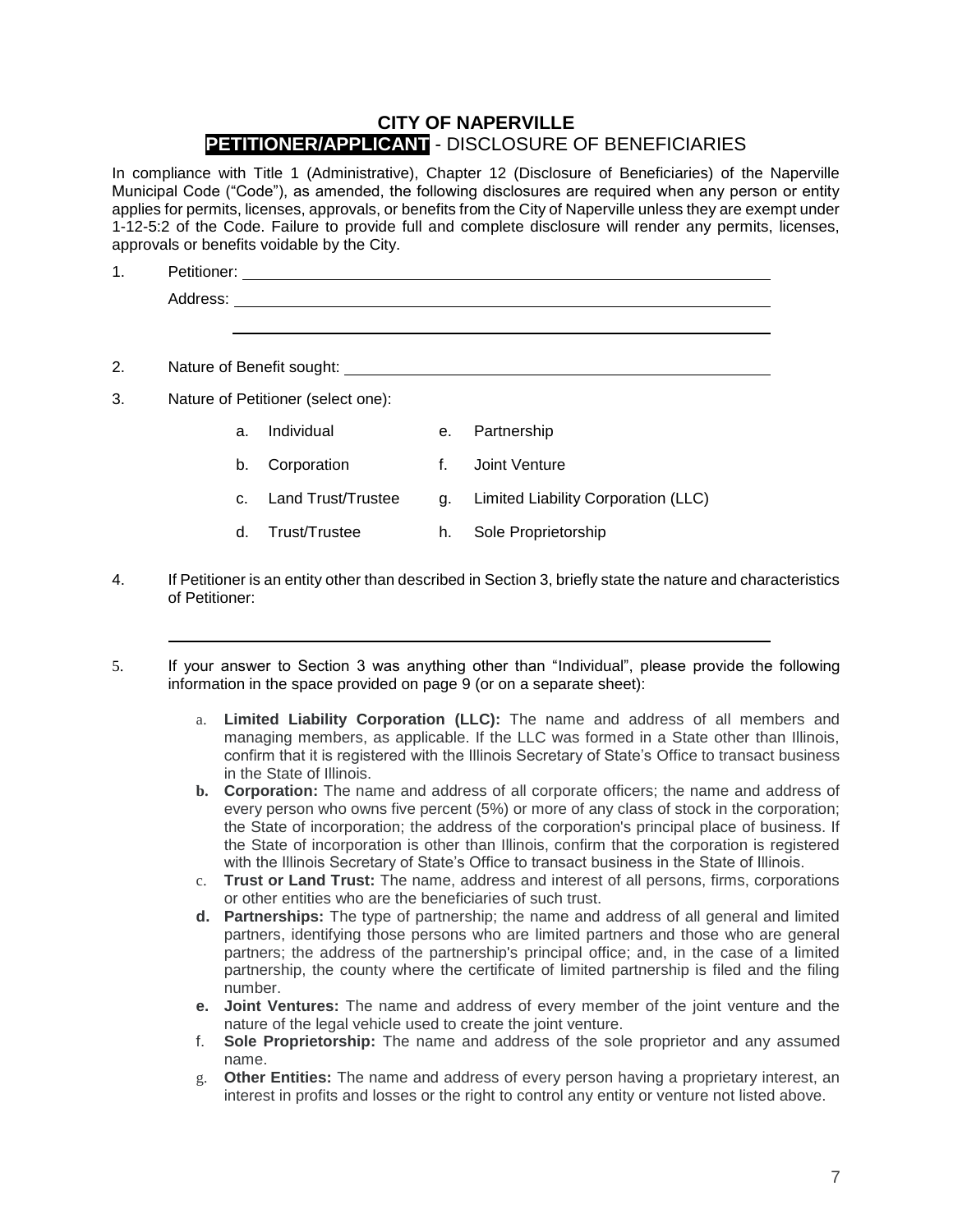| 6. | Name, address and capacity of person making this disclosure on behalf of the Petitioner:                                                                                                                                                                                                                                                                                   |
|----|----------------------------------------------------------------------------------------------------------------------------------------------------------------------------------------------------------------------------------------------------------------------------------------------------------------------------------------------------------------------------|
|    | ,我们也不能在这里的时候,我们也不能在这里的时候,我们也不能不能不能会不能会不能会不能会不能会不能会不能会不能会不能会。<br>第2012章 我们的时候,我们的时候,我们的时候,我们的时候,我们的时候,我们的时候,我们的时候,我们的时候,我们的时候,我们的时候,我们的时候,我们的时候,我<br><b>VERIFICATION</b>                                                                                                                                                                                                    |
|    | I, 1. 2008 [1] (print name), being first duly sworn under oath, depose and state<br>that I am the person making this disclosure on behalf of the Petitioner, that I am duly authorized to make<br>this disclosure, that I have read the above and foregoing Disclosure of Beneficiaries, and that the<br>statements contained therein are true in both substance and fact. |
|    | Signature: Signature: Signature: Signature: Signature: Signature: Signature: Signature: Signature: Signature: Signature: Signature: Signature: Signature: Signature: Signature: Signature: Signature: Signature: Signature: Si                                                                                                                                             |
|    | Subscribed and Sworn to before me this ______ day of ________________, 20________.                                                                                                                                                                                                                                                                                         |

Notary Public and seal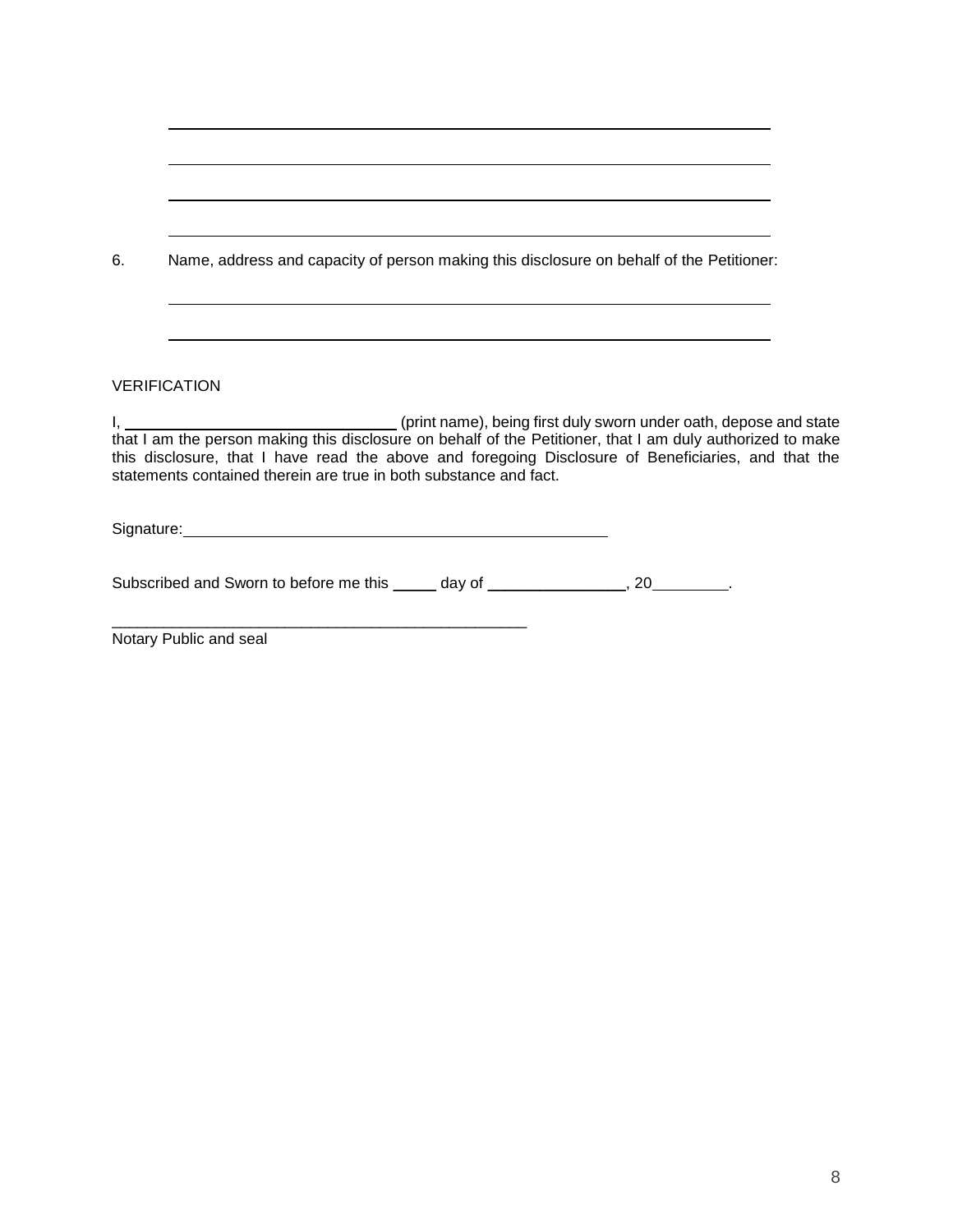### **CITY OF NAPERVILLE PROPERTY OWNER** - DISCLOSURE OF BENEFICIARIES

In compliance with Title 1 (Administrative), Chapter 12 (Disclosure of Beneficiaries) of the Naperville Municipal Code ("Code"), as amended, the following disclosures are required when any person or entity applies for permits, licenses, approvals, or benefits from the City of Naperville unless they are exempt under 1-12-5:2 of the Code. Failure to provide full and complete disclosure will render any permits, licenses, approvals or benefits voidable by the City.

| Owner: |
|--------|
|        |

7. Nature of Benefit sought: Nature 2012 19:00 Nature 2012 19:00 Nature 2012 19:00 Nature 2014 19:00 Nature 2014 19:00 Nature 2014 19:00 Nature 2014 19:00 Nature 2014 19:00 Nature 2014 19:00 Nature 2014 19:00 Nature 2014 1

8. Nature of Owner (select one):

- a. Individual e. Partnership
- b. Corporation f. Joint Venture
- c. Land Trust/Trustee g. Limited Liability Corporation (LLC)
- d. Trust/Trustee h. Sole Proprietorship
- 9. If Owner is an entity other than described in Section 3, briefly state the nature and characteristics of Owner:
- 10. If your answer to Section 3 was anything other than "Individual", please provide the following information in the space provided on page 9 (or on a separate sheet):
	- a. **Limited Liability Corporation (LLC):** The name and address of all members and managing members, as applicable. If the LLC was formed in a State other than Illinois, confirm that it is registered with the Illinois Secretary of State's Office to transact business in the State of Illinois.
	- **b. Corporation:** The name and address of all corporate officers; the name and address of every person who owns five percent (5%) or more of any class of stock in the corporation; the State of incorporation; the address of the corporation's principal place of business. If the State of incorporation is other than Illinois, confirm that the corporation is registered with the Illinois Secretary of State's Office to transact business in the State of Illinois.
	- c. **Trust or Land Trust:** The name, address and interest of all persons, firms, corporations or other entities who are the beneficiaries of such trust.
	- **d. Partnerships:** The type of partnership; the name and address of all general and limited partners, identifying those persons who are limited partners and those who are general partners; the address of the partnership's principal office; and, in the case of a limited partnership, the county where the certificate of limited partnership is filed and the filing number.
	- **e. Joint Ventures:** The name and address of every member of the joint venture and the nature of the legal vehicle used to create the joint venture.
	- f. **Sole Proprietorship:** The name and address of the sole proprietor and any assumed name.
	- g. **Other Entities:** The name and address of every person having a proprietary interest, an interest in profits and losses or the right to control any entity or venture not listed above.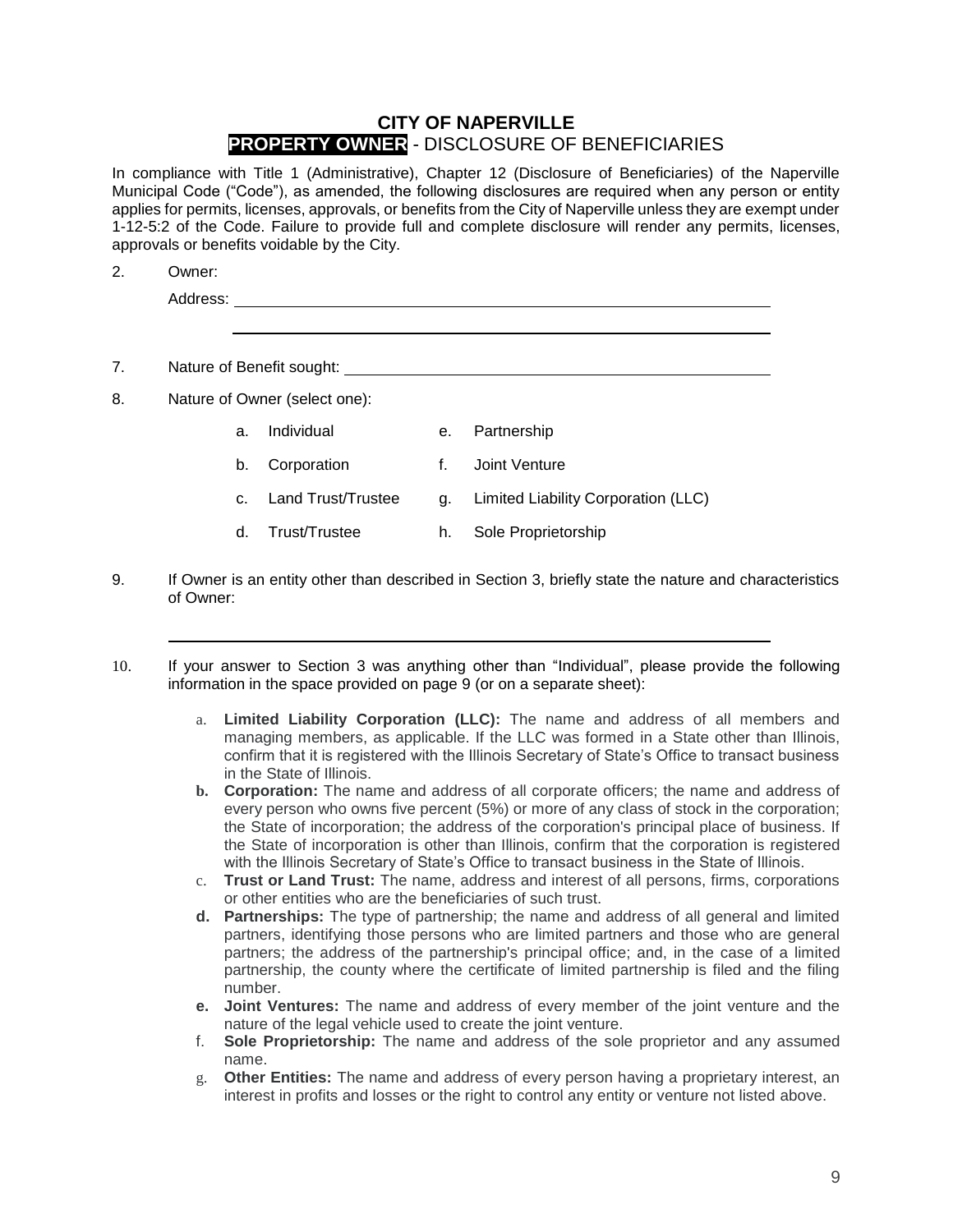| 11. | Name, address and capacity of person making this disclosure on behalf of the Owner:                                                                                                                                                                                                                                                                     |  |
|-----|---------------------------------------------------------------------------------------------------------------------------------------------------------------------------------------------------------------------------------------------------------------------------------------------------------------------------------------------------------|--|
|     |                                                                                                                                                                                                                                                                                                                                                         |  |
|     | <b>VERIFICATION</b>                                                                                                                                                                                                                                                                                                                                     |  |
| Ι,  | _(print name), being first duly sworn under oath, depose and state<br>that I am the person making this disclosure on behalf of the Owner, that I am duly authorized to make this<br>disclosure, that I have read the above and foregoing Disclosure of Beneficiaries, and that the statements<br>contained therein are true in both substance and fact. |  |
|     |                                                                                                                                                                                                                                                                                                                                                         |  |
|     | Subscribed and Sworn to before me this _____ day of ________________, 20________.                                                                                                                                                                                                                                                                       |  |
|     | Notary Public and seal                                                                                                                                                                                                                                                                                                                                  |  |